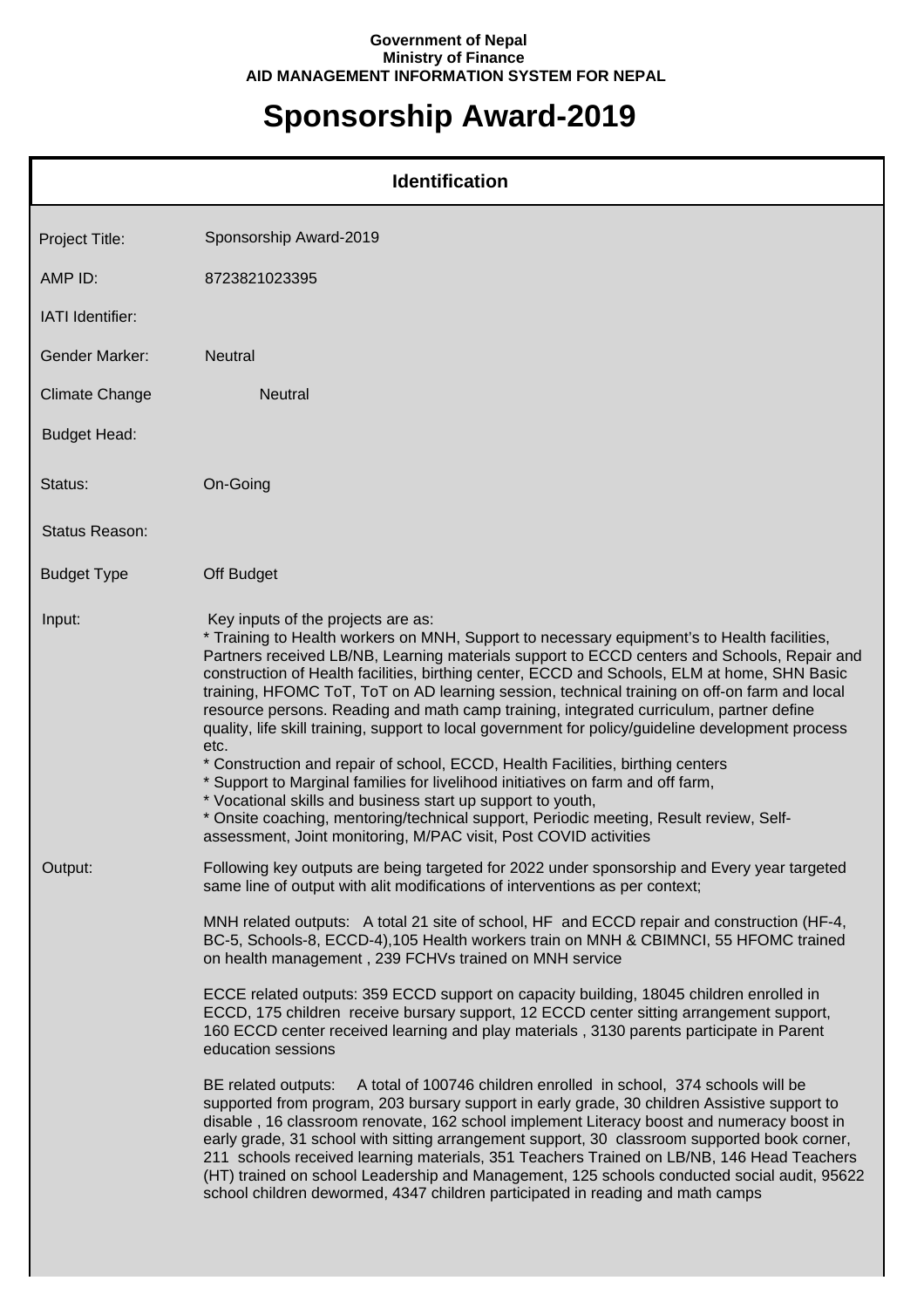|                   | SHN related outputs: A total of 35 schools with appropriate and functional waste disposal<br>system, 76 schools supported with First Aid box, 94 focal teachers conducting complete<br>package of health education sessions (8 sessions) in schools<br>Adolescent Development related outputs: A total 19 Schools supported for educational<br>materials for AFIC, 2 HF with AFS established, 436 teacher oriented on establishment of AFIC<br>at schools and management of IEC, 1468 adolescents oriented on ASRH issues and services at<br>child clubs and at communities, 48 awareness raising events for adolescents conducted at<br>community on ASRH issues, 1340 adolescents/youth participated in Life skill for success<br>session |
|-------------------|---------------------------------------------------------------------------------------------------------------------------------------------------------------------------------------------------------------------------------------------------------------------------------------------------------------------------------------------------------------------------------------------------------------------------------------------------------------------------------------------------------------------------------------------------------------------------------------------------------------------------------------------------------------------------------------------------------------------------------------------|
|                   | 306 farmers supported with agricultural inputs (crop<br>Child poverty related outputs:<br>varieties, breeds and tools etc), 781 farmers supported with seeds, fertilizers and IPM Kits, 219<br>farmers supported with small irrigation scheme, 421 farmers trained on Nursary management,<br>29 youths trained on VTs, 53 youths received business start up supports, 25 youth benefited<br>from apprenticeship and Job placement.                                                                                                                                                                                                                                                                                                          |
| Outcome:          | Increased use of key MNH practices and services<br>1.<br>2.<br>Improved child development outcomes and caregiving knowledge and practices for<br>children 0-5 years.<br>Improved learning outcomes for all children through quality basic education.<br>3.<br>Improved learning and development outcomes for all boys and girls, which includes<br>4.<br>improved health and nutrition related knowledge, attitudes, practices and behaviors.<br>Adolescents are equipped to make a healthy and successful transition through puberty to<br>5.<br>young adulthood<br>Parents/care-givers have sufficient income at all times to meet the essential needs of their<br>6.<br>children for survival, learning and protection                   |
| Impact:           | All children in the impact area are healthy and educated and become nurturing caregivers and<br>positive contributors to society                                                                                                                                                                                                                                                                                                                                                                                                                                                                                                                                                                                                            |
| Treasury Type:    |                                                                                                                                                                                                                                                                                                                                                                                                                                                                                                                                                                                                                                                                                                                                             |
| Humanitarian Ald: | <b>No</b>                                                                                                                                                                                                                                                                                                                                                                                                                                                                                                                                                                                                                                                                                                                                   |

|                                       | <b>Planning</b> |  |
|---------------------------------------|-----------------|--|
| Date of Agreement                     | 2019-01-01      |  |
| Date of effectiveness 2019-01-01      |                 |  |
| Proposed Start Date 2019-01-01        |                 |  |
| <b>Actual Start Date</b>              | 2019-01-01      |  |
| Planned Completion 2022-12-31<br>Date |                 |  |

| Location             |            |  |
|----------------------|------------|--|
| Location             | Percentage |  |
| Eastern (Purwanchal) | 100.0%     |  |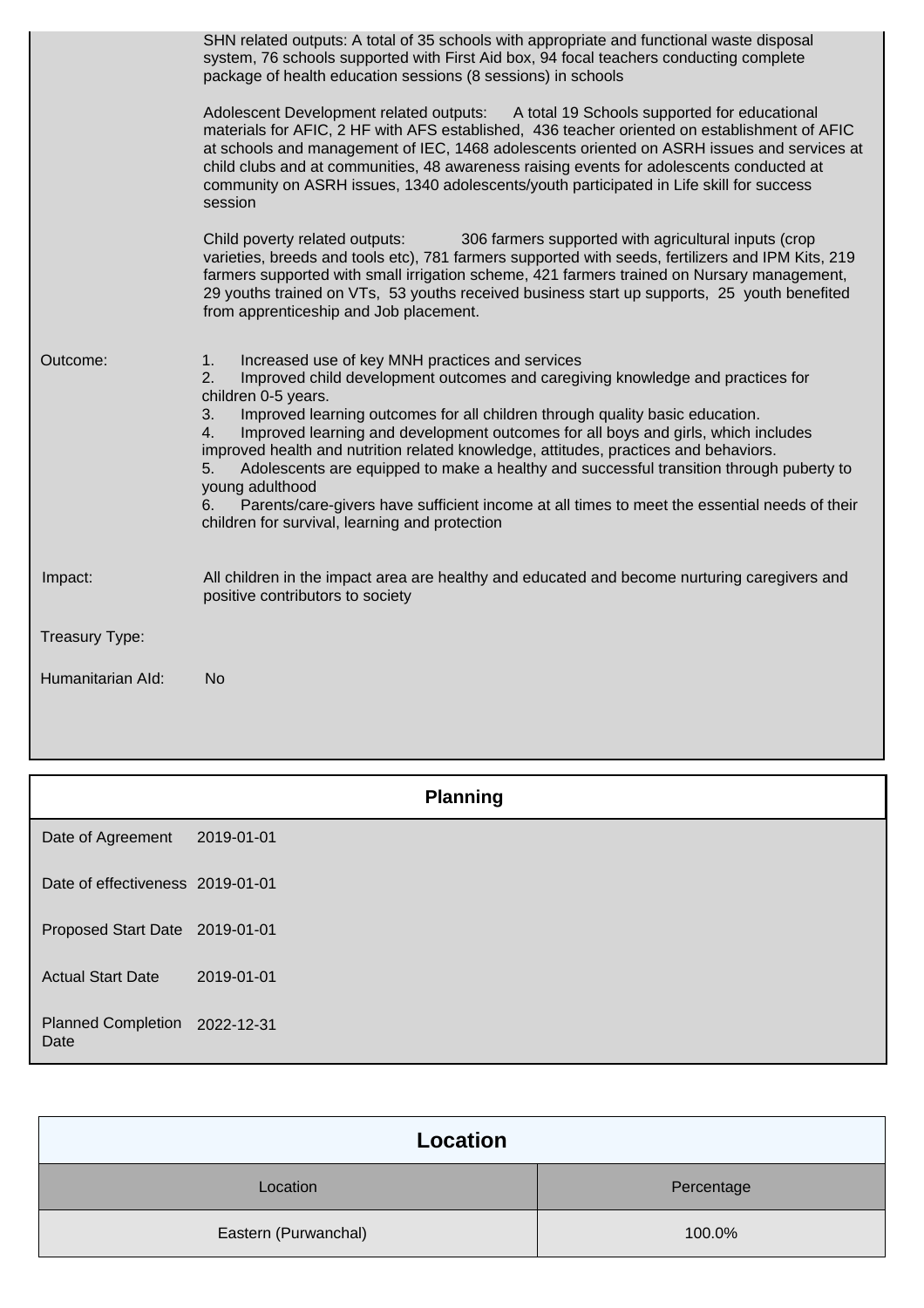| <b>National Plan</b>                                                            |            |  |
|---------------------------------------------------------------------------------|------------|--|
| Program                                                                         | Percentage |  |
| [ Education ] [ Social Development Policy ] [ National Development Plan (NDP) ] | 100.0%     |  |

| <b>Sector</b>                           |            |  |
|-----------------------------------------|------------|--|
| Sector                                  | Percentage |  |
| Nepal Sector Classification EDUCATION 0 | 100.0%     |  |
| Nepal Functional Coding EDUCATION 0     | 100.0%     |  |

| <b>Implementing/Executing Agency</b> |        |  |
|--------------------------------------|--------|--|
| <b>Implementing Agency</b>           |        |  |
| Save the Children                    | 100.0% |  |
| <b>Executing Agency</b>              |        |  |
| Save the Children                    | 100.0% |  |
| <b>Responsible Organization</b>      |        |  |
| Ministry of Education<br>100.0%      |        |  |
| Donor                                |        |  |
| Save the Children                    | 0.0%   |  |

| <b>Funding</b>             |                          |                    |                               |            |                     |
|----------------------------|--------------------------|--------------------|-------------------------------|------------|---------------------|
| Transaction<br>Date        | Type of<br>Assistance    | Mode of<br>Payment | Post Earthquake<br>Assistance | Commitment | <b>Disbursement</b> |
|                            | <b>Save the Children</b> |                    |                               |            |                     |
|                            | <b>Actual</b>            |                    |                               |            |                     |
| 6/18/2020                  | <b>Grant Aid</b>         | Cash               | N <sub>o</sub>                | 660,915    |                     |
| 6/30/2020                  | Grant Aid                | Cash               | N <sub>o</sub>                | 10         | 660,915             |
| 6/30/2021                  | <b>Grant Aid</b>         | Cash               | N <sub>o</sub>                | 10         | 493,489             |
| <b>UNDISBURSED BALANCE</b> |                          |                    | $-493,489$                    |            |                     |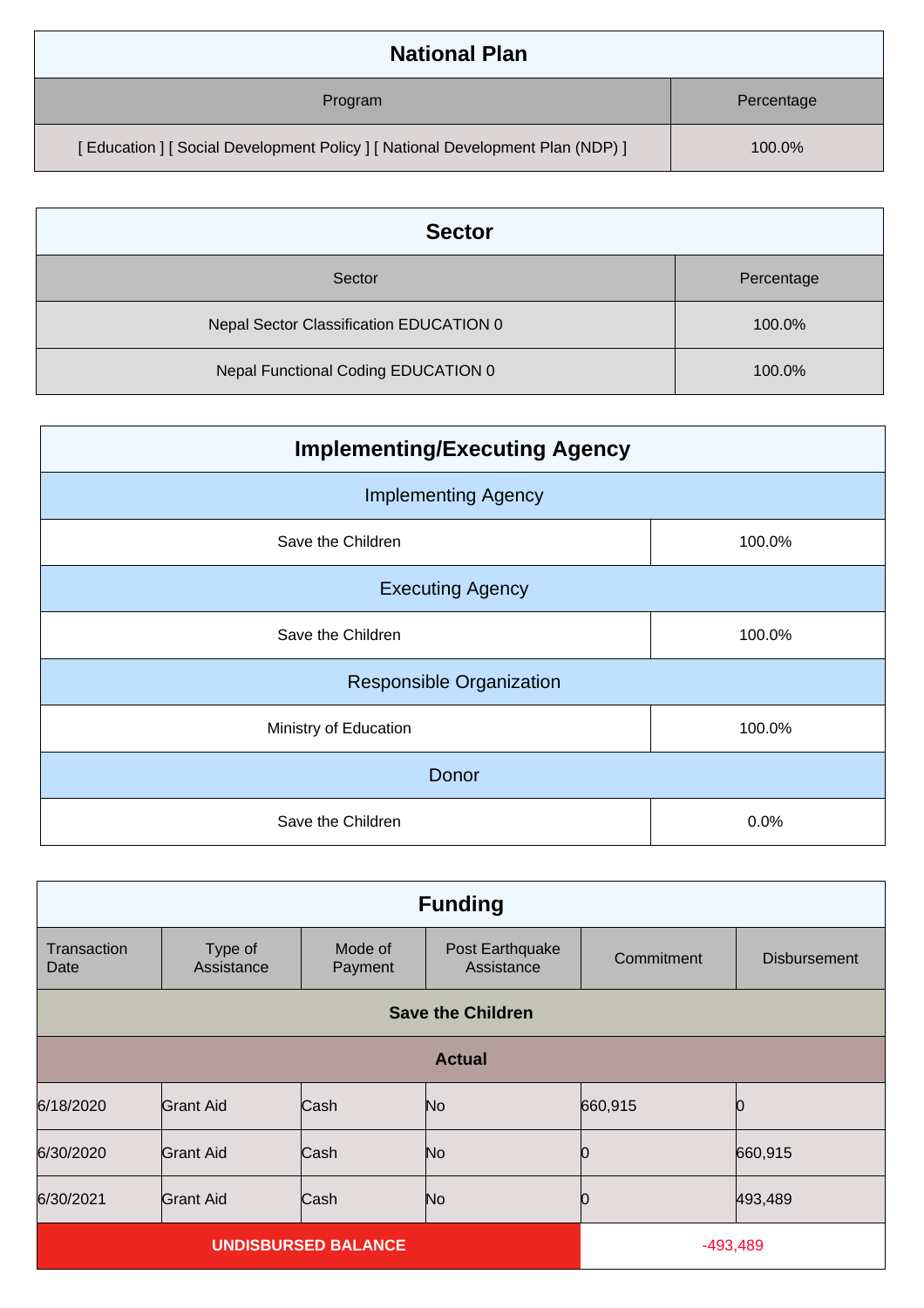| Transaction<br>Date        | Type of<br>Assistance | Mode of<br>Payment | Post Earthquake<br>Assistance | Commitment | <b>Disbursement</b> |
|----------------------------|-----------------------|--------------------|-------------------------------|------------|---------------------|
| 7/6/2021                   | Grant Aid             | Cash               | No                            | 493,489    | Ю                   |
| 1/1/2019                   | <b>Grant Aid</b>      | Cash               | No                            | 4,397,660  | Ю                   |
| 6/30/2019                  | <b>Grant Aid</b>      | Cash               | No                            | 0          | 2,392,482           |
| 12/31/2019                 | <b>Grant Aid</b>      | Cash               | No                            | 0          | 2,294,736           |
| 6/18/2020                  | <b>Grant Aid</b>      | Cash               | No                            | 4,319,222  | O                   |
| 6/30/2020                  | <b>Grant Aid</b>      | Cash               | No                            | 0          | 961,079             |
| 12/31/2020                 | <b>Grant Aid</b>      | Cash               | No                            | 0          | 2,493,221           |
| 6/30/2021                  | <b>Grant Aid</b>      | Cash               | No                            | 10         | 1,385,613           |
| 7/6/2021                   | Grant Aid             | Cash               | No                            | 3,158,177  | 0                   |
| <b>Total</b>               |                       |                    | 13,029,463                    | 10,681,535 |                     |
| Total (Save the Children)  |                       |                    | 13,029,463                    | 10,681,535 |                     |
| <b>UNDISBURSED BALANCE</b> |                       |                    | 2,347,928                     |            |                     |

| <b>Progress Achieved</b>         |
|----------------------------------|
| Progress Achieved:               |
| Key Problems:                    |
| Otage Telian to Oakie Disklament |

Steps Taken to Solve Problems: